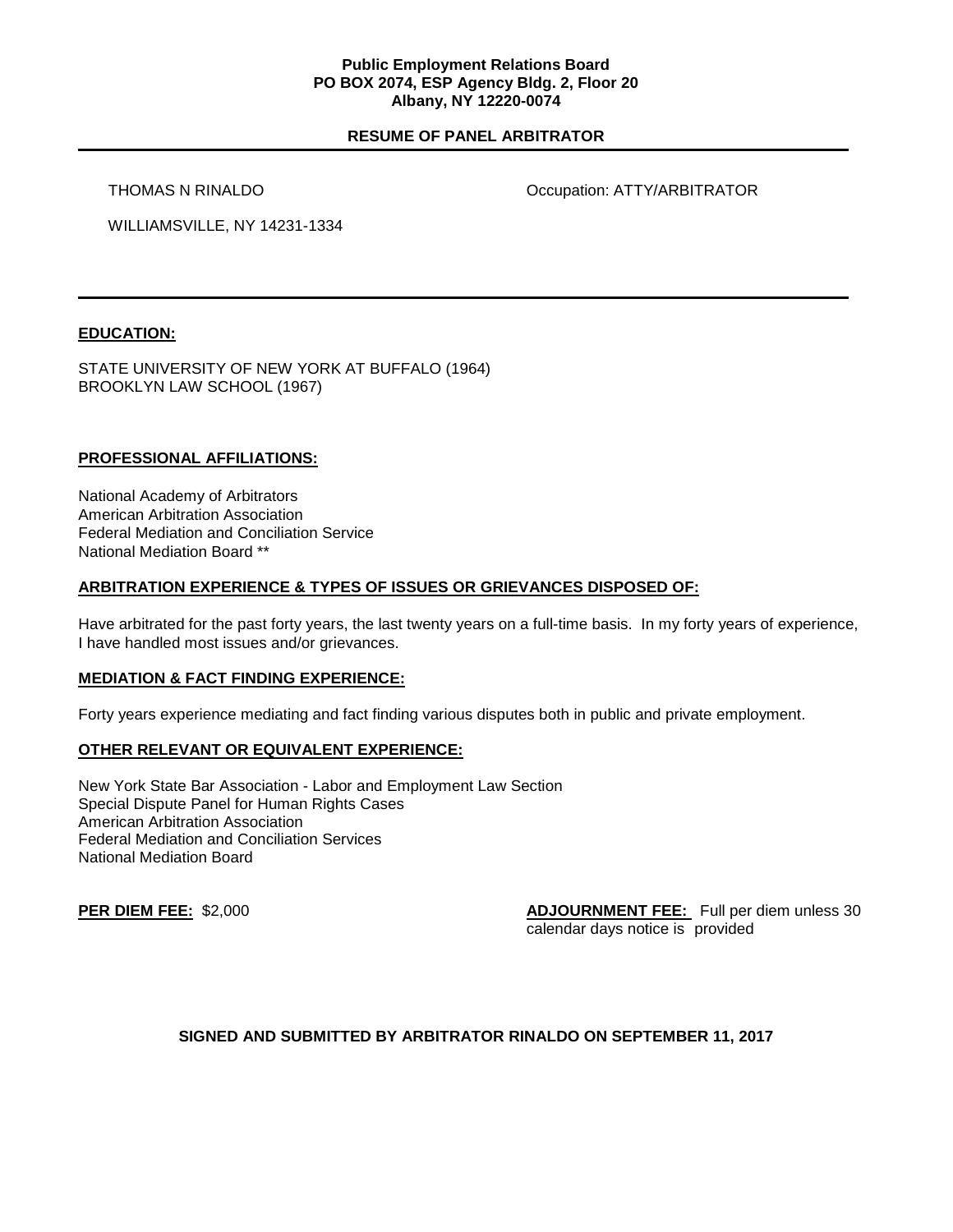### **Public Employment Relations Board PO BOX 2074, ESP Agency Bldg. 2, Floor 20 Albany, NY 12220-0074**

# **BILLING DISCLOSURE STATEMENT**

# ARBITRATOR'S NAME: **THOMAS N RINALDO**

The following is a description of my fees and expenses:

#### A) HEARING TIME.

(1) My per diem is **\$2,000** for each day or any part thereof spent hearing a case.

(2) If a hearing day exceeds \_ **6**\_\_ hours, I charge:

\_\_**X**\_\_ a second full per diem \_\_\_\_\_ a prorated per diem

\_\_\_\_ no additional charge \_\_\_\_\_\_\_ other (describe)

(3) Additional comments:

B) STUDY TIME.

- (1) I charge **\$2,000** for each day spent in preparation of the opinion and award.
- (2) This charge \_**\_\_** will \_**X**\_ will not be prorated for partial days devoted to such preparation.
- (3) Additional comments:

#### C) TRAVEL TIME AND EXPENSES.

(1) When travel time plus hearing time exceeds \_\_\_\_\_ hours in a calendar day:

\_**X \_** Not applicable (no additional charge)

\_\_\_\_\_ I charge as follows (describe):

(2) I charge for actual, travel-related expenses incurred in connection with the case \_**X**\_\_YES \_\_\_\_ NO.

Where appropriate, a mileage charge for auto travel will be billed at:

**\_X\_** Prevailing IRS rate \_\_\_\_\_\_\_\_\_\_\_\_\_\_ Other (describe):

(3) When the scheduled hearing day(s) requires an overnight stay:

\_\_ \_ There is no charge, other than for lodging and subsistence.

**X** I charge as follows (describe): HALF PER DIEM RATE IN ADDITION TO LODGING AND SUBSISTENCE.

(4) Additional Comments: